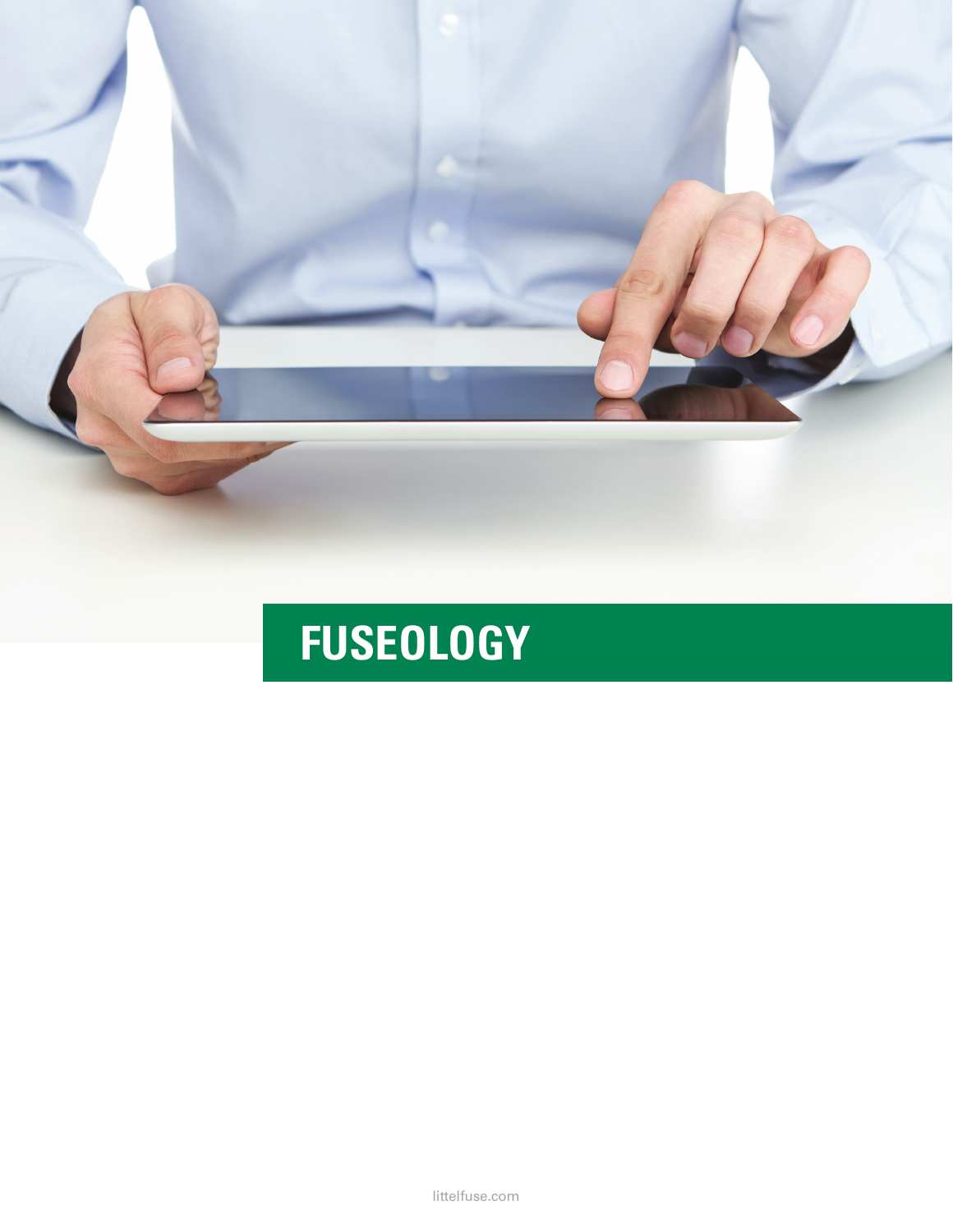

# **I. Introduction**

 The purpose of this Fuseology section is to promote a better understanding of fuses and some of the more common application details. The fuses to be considered are currentsensitive devices which are designed as the intentional weak link in the electrical circuit. The function of a fuse is to provide discrete component or complete circuit protection by reliably melting under overcurrent conditions and thus safely interrupting the flow of current.

# **II. Types of Overcurrents**

 An overcurrent is any current which exceeds the ampere rating of wiring, equipment or devices under conditions of use. The term "overcurrent" includes both overloads and short circuits.

#### **A. Overloads**

 An overload is an overcurrent which is confined to normal current paths. An overload occurs when the current exceeds the value for which the wires or equipment are rated. This can happen when too many devices are connected to the circuit, or when a device connected to the circuit malfunctions in a way that causes it to draw higher than normal current, usually in the range of one to six times normal current. Sustained overloads eventually overheat circuit components. Therefore, fuses must open circuits experiencing sustained overloads before damage occurs.

#### **B. Short Circuits**

 A short circuit is current out of its normal path. It occurs when accident or malfunction creates an unintended path for the electricity to flow from the battery or alternator to ground. This shorter, more direct path to ground bypasses the resistance normally offered by the wiring and devices connected to the circuit. With virtually no resistance left to impede current flow, the voltage forces higher and higher current to flow through the wires to the point of the short. Under such a condition, the current will quickly build to such a high level that the heat generated can cause insulation to burn and equipment to be damaged unless the circuit is opened through the use of a fuse.

## **III. Fuse Selection Parameters**

 Since overcurrent protection is crucial to reliable electrical system operation and safety, fuse selection and application should be carefully considered. When selecting fuses, the following parameters should be evaluated:

#### **A. Voltage Rating**

The voltage rating, as marked on a fuse, indicates the maximum voltage of the circuit for which the fuse is designed to operate safely in the event of an overcurrent. Therefore, the fuse's voltage rating must equal or exceed the available circuit voltage where the fuse will be installed. System voltage exceeding the fuse's rated voltage may result in fuse damage. The voltage rating is 32 volts DC for the MINI®, MAXI®, ATO®, MIDI®, MEGA®, and CABLEPRO® Fuses.

#### **B. Interrupting Rating**

 The interrupting rating (also known as breaking capacity or short circuit rating) is the maximum current, as stated by the manufacturer, which the fuse can safely interrupt at rated voltage. During a fault or short circuit condition, a fuse may receive an instantaneous current many times greater than its normal operating current. Safe operation requires that the fuse remain intact (no body rupture) and clear the circuit. The interrupting rating is 1000A @ 32 volts DC for the MINI®, MAXI®, ATO®, JCASE®, and MIDI® Fuses, and 2000A @ 32 volts DC for the MEGA® and CABLEPRO® Fuses.

#### **C. Time-Current Characteristics**

 A fuse's time-current characteristics determine how fast it responds to different overcurrents. All fuses have inverse time-current characteristics, so opening time decreases as overcurrents increase. Time-current characteristics are presented graphically on standardized "log-log" paper. Figure 1 is a sample time-current curve for the MAXI Fuse series for fuses rated 20-60A. Current values increase from left to right, and time increases from bottom to top. The average melting time for any current can be determined from the curve. For example, from Figure 1 it can be determined that a 20A MAXI Fuse experiencing an overload of 100A will open in about 0.5 seconds. At 40A, the same 20A MAXI Fuse would open in about 9 seconds.

 Time-current curves are also used to compare fuses of the same series but of different current ratings. Suppose it was desired to compare the opening times of 20A and 60A MAXI Fuses at an overload of 100A. From the curve in Figure 1, one can see that the 20A fuse opens in about 0.5 seconds at 100 amps, whereas the 60A fuse does not open until about 50 seconds.



Figure 1: Average Melting-Current Curve for the MAXI Fuse Series (20-60A)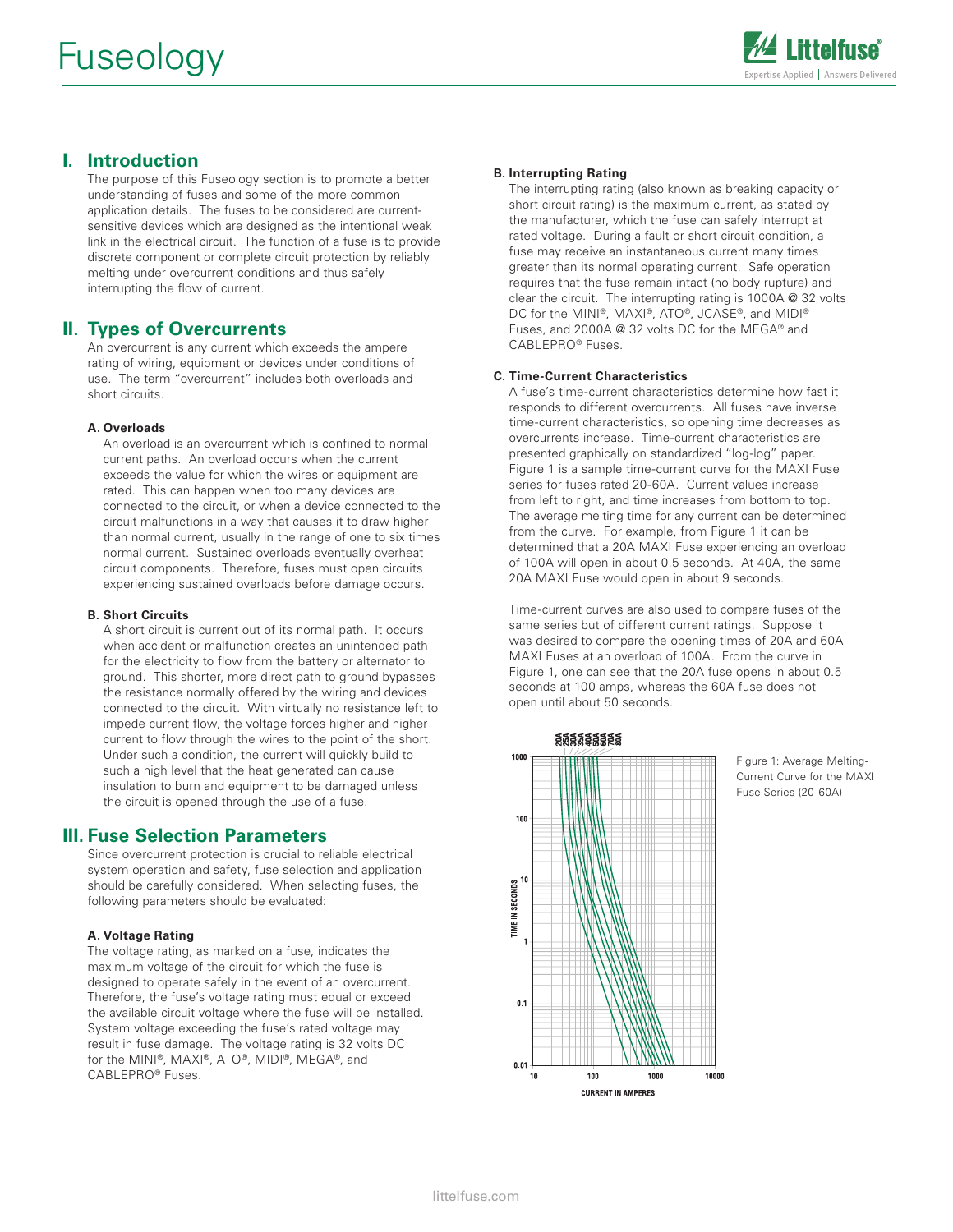

 It is important to note that time-current curves give only average melting times and are presented as a design aid but are not considered as part of the fuse specifications.

 The term used in fuse design that describes how rapidly a fuse responds to various overcurrents is the fuse's "characteristics." Automotive fuse characteristics are determined by the fuse's degree of time delay. Initial or start-up pulses are normal for many automotive applications and require fuses to have a time delay designed in to enable them to survive these pulses and still provide protection against prolonged overloads. Fuses such as the MINI® Fuse and ATO® Fuse have a moderate degree of time delay, whereas fuses like the MAXI® Fuse and MEGA® Fuse have a high degree of time delay which enables them to handle high inrush currents like those caused by motor start-ups. Figure 2 compares sample time-current curves of a 30A MINI Fuse to a 30A MAXI Fuse. To see that the MAXI Fuse has more time delay than the MINI Fuse, compare their opening times at an overload of 100A. Despite the fact that the fuses are the same rating, the MINI Fuse opens in about 0.1 seconds while the MAXI Fuse opens in about 2.2 seconds.

 When selecting a fuse, the start-up pulse should be defined and then compared to the time-current curve for the fuse.



Figure 2: Average Melting-Current Curve Comparing 30A MINI Fuse to 30A MAXI Fuse

#### **D. Current Rating**

The current rating is the maximum current which the fuse can continuously carry under specified conditions.

#### **1. Normal Operating Current Based On Rerating**

#### **1.1 At Room Temperature**

The current rating of a fuse is typically derated 25%for operation at 25˚C to avoid nuisance blowing. This means that the new current carrying capability of the fuse is equal to 75% of its rating.

For example, a fuse with a current rating of 10A is not usually recommended for operation at more than 7.5A in a 25˚C ambient.

#### **1.2 At a Different Ambient Temperature**

The Rerating curve is based on a voltage drop adjustment at different ambient temperatures.

The current carrying capacity of fuses is affected by changes in ambient temperature.

At higher ambient temperatures, a fuse will respond faster to a given overload. Conversely, at lower ambient temperatures, a fuse will respond slower to a given overload. In addition, the temperature of the fuse increases as the normal operating current approaches or exceeds the rating of the fuse.

Figure 3 is the temperature rerating curve for the MAXI® Fuse.



Figure 3: MAXI Temperature Rerating Curve

Suppose there is a normal operating current of 26 amperes in a particular circuit, and the ambient temperature will be 100˚C instead of 25˚C. Which MAXI® Fuse rating should be used? From Figure 3, the percent of rated current to be used at an ambient temperature of 100˚C is 89%, so:

Ideal Fuse Rating = 
$$
\frac{\text{Nominal Operating Current}}{\text{Temp Rerating Factor} \times 0.75}
$$

Ideal Fuse Rating = 
$$
\frac{26A}{0.89 \times 0.75} = 38.9 A
$$

Therefore, a next higher fuse rating like 40A or larger should be used.

Please review wire gauge selection at various ambient temperatures in section "IV" of fuseology guide to properly match wire gauge at highest ambient temperature.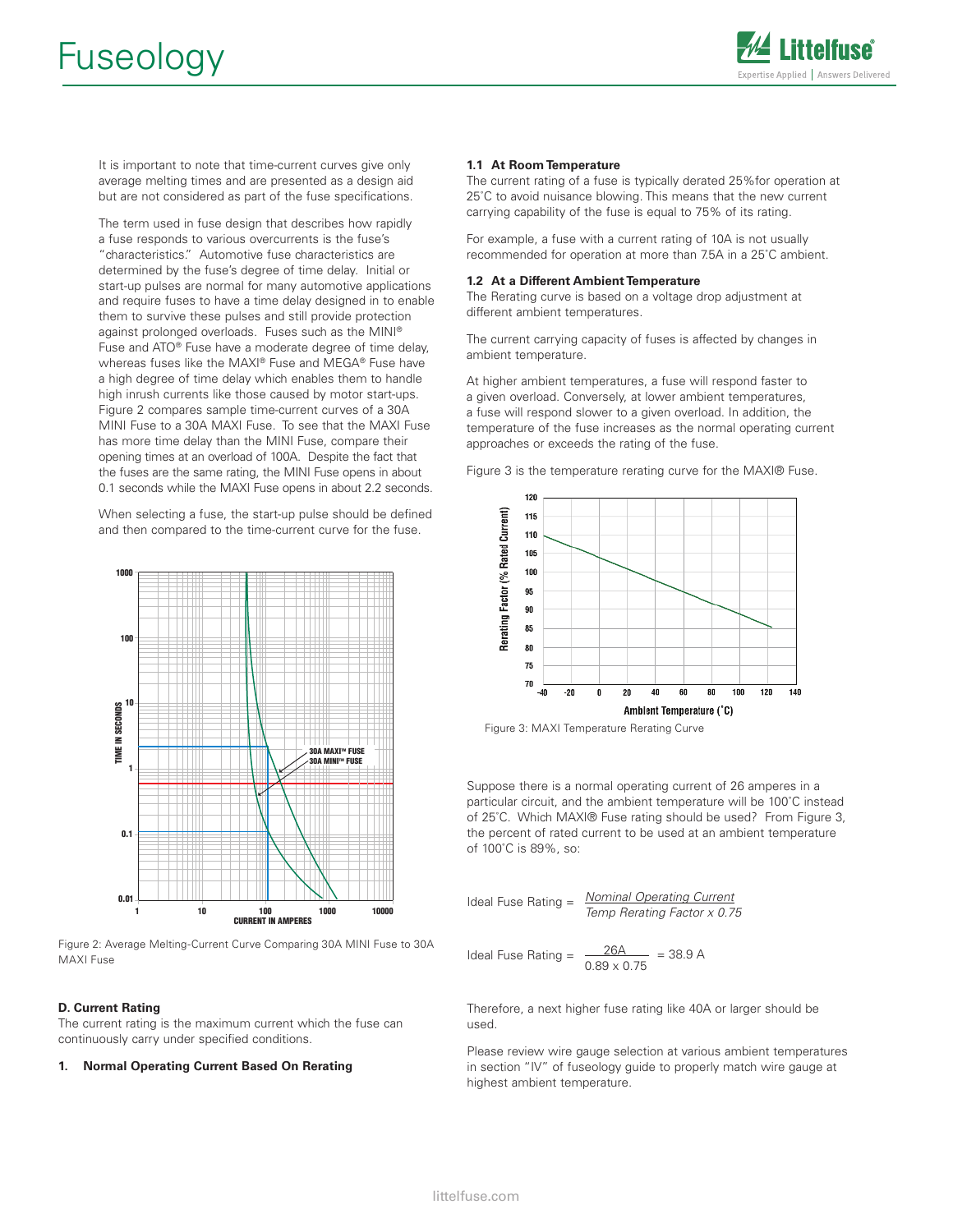

#### **2. Normal Operating Current Based On Derating**

The Derating curve is based on an individual temperature rise curve.

The Derating curve defines the maximum current load that a component (typically, the fuse melting element) can continuously carry without exceeding its maximum temperature limit.

The maximum admitted temperature of a specific component is strictly correlated to the material (and the plating, if present) of the component itself and expected life time.

The derating curve is deduced from the temperature rise of the component when it is crossed by a certain current: the higher is the current, the higher is the temperature reached. This is reached as a result of the Joule effect.

Derating curve graphs are calculated with a safety temperature margin of 20%

Main characteristics of the derating curve:

- It is specific for each single fuse rating of a fuse series (MINI®, MEGA®, ZCASE®…);
- It is affected by the ambient temperature surrounding of the component;
- It is affected by the system set-up (connections, wires size etc..)

Figure 4 is an example of a Derating curve for a MAXI® 40 A fuse element.

The following example shows how to use such a curve.



Figure 4: MAXI fuse 40 A Derating Curve

Suppose to have this fuse operating at an ambient temperature of 100 °C.

Which is the current capability of the fuse?

From Figure 4, the maximum current that the fuse can bear at 100 °C is 27.5 A.

#### **3. Comparison between rerating and derating curve**

Let's try to obtain the same information using both curves, considering again a MAXI® fuse 40 A and an ambient temperature of 100 °C.

In the previous point 2 we already defined that – according to the Derating Curve (Figure 4) - a MAXI® fuse 40 A can bear 27.5 A at a temperature of 100 °C.

Doing the same calculation using the Rerating curve (Figure 3), we'll obtain:

Fuse rating x Temp rerating factor  $x0.75 = 40$  A x 0.89 x 0.75  $= 26.7 A$ 

Littelfuse® recomendation is to use the rerating rule as a first and quick method to identify the most suitable fuse rating based on the current load of a specific circuit.

The Derating curve allows to have a more precise information about the maximum current capability of every single fuse\* (or any other component in the circuit) in relation to the ambient temperature.

\*Derating curves may change depending on the final condition of the application (terminals characteristics, wire size etc..). Please ask Littelfuse® for more information.

#### **E. Transient Overcurrent Considerations**



Figure 5: MINI Auto Fuse 297 Series Temperature Rerating Curve

Transient pulses of inrush current are commonplace in vehicle electrical systems. The transient overcurrent pulses affect the life of automotive fuses.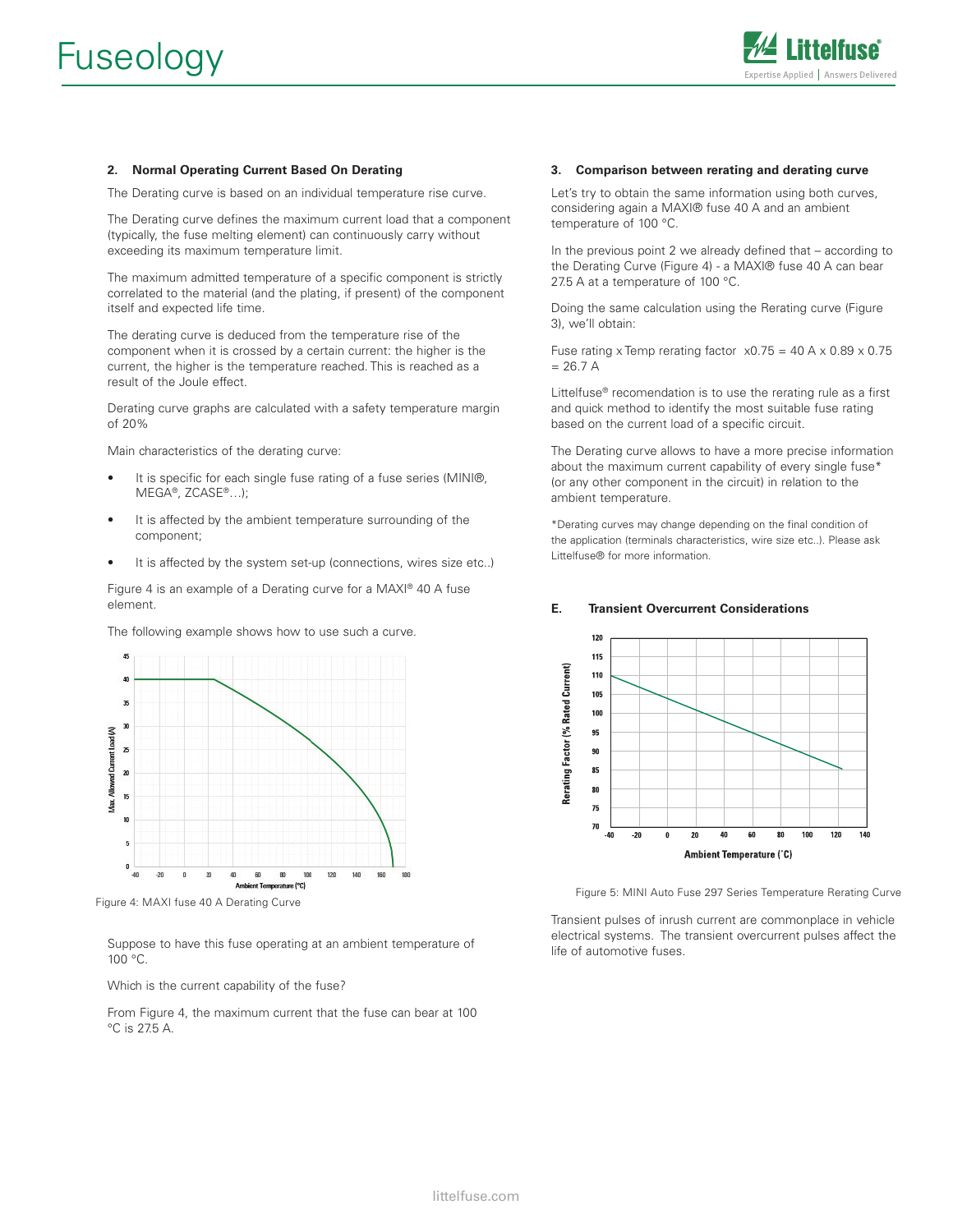# Fuseology



#### $1.$  **I**<sup>2</sup>**t**

I<sup>2</sup>t is an expression of the available thermal energy resulting from current flow. With regard to fuses, the term is usually expressed as melting, arcing, and total clearing  $l^2t$ . The units for <sup>12</sup>t are expressed in ampere-squared-seconds [A<sup>2</sup>s].

 **Melting I2t:** the thermal energy required to melt a specific fuse element.

 **Arcing I2t:** the thermal energy passed by a fuse during the arcing time. The magnitude of arcing l<sup>2</sup>t is a function of the available voltage and stored energy in the circuit.

 **Total Clearing I2t:** the thermal energy through the fuse from overcurrent inception until current is completely interrupted. Total clearing  $I^2t = (melting I^2t) + (arcing I^2t)$ .

**International** <sup>2</sup>t has two important applications to fuse selection. The first is pulse cycle withstand capability and the second is selective coordination.

#### **2. Pulse Cycle Withstand Capability**

 Electrical pulses produce thermal cycling and possible mechanical fatigue that could affect the life of the fuse.

 For this reason, it is important to know the pulse cycle withstand capability of the fuse, which is defined as the number of pulses of a given l<sup>2</sup>t value that can be withstood by the fuse without opening, assuming that there is sufficient cool down time between pulses.

FUNCTION AND VALUE

#### WAVESHAPE

### Square  $i = k$  $\mathfrak{t}$ ic  $1^{2}t = i_{0}^{2}t$ Trapezoidal  $i = i_C \pm kt$  $I^{2}t = (1/3)(i_{C}^{2}+i_{D}i_{C}+i_{D}^{2})t$ Sine  $i = i_C \sin t$  $\mathfrak{t}$ ic  $1^2t = (1/2)i<sub>0</sub>$ <sup>2</sup>t Triangular  $i = + k t$  $\mathfrak{t}$ <sub>ic</sub>  $I^2t = (1/3)i_0^2$ Second order power  $i = kt^2$  $\mathfrak{t}$ <sub>ic</sub>  $1^2t = (1/5)i<sub>c</sub>^2t$ Natural decay to zero  $i = i_C e^{-t/\tau}$ <br> $l^2 t = (1/2)i_C^2 \tau$ Natural decay to non-zero value

$$
\frac{1}{1+t} = \frac{1}{1+t} = \frac{1}{1+t} = \frac{1}{1+t} = \frac{1}{1+t} = \frac{1}{1+t} = \frac{1}{1+t} = \frac{1}{1+t} = \frac{1}{1+t} = \frac{1}{1+t} = \frac{1}{1+t} = \frac{1}{1+t} = \frac{1}{1+t} = \frac{1}{1+t} = \frac{1}{1+t} = \frac{1}{1+t} = \frac{1}{1+t} = \frac{1}{1+t} = \frac{1}{1+t} = \frac{1}{1+t} = \frac{1}{1+t} = \frac{1}{1+t} = \frac{1}{1+t} = \frac{1}{1+t} = \frac{1}{1+t} = \frac{1}{1+t} = \frac{1}{1+t} = \frac{1}{1+t} = \frac{1}{1+t} = \frac{1}{1+t} = \frac{1}{1+t} = \frac{1}{1+t} = \frac{1}{1+t} = \frac{1}{1+t} = \frac{1}{1+t} = \frac{1}{1+t} = \frac{1}{1+t} = \frac{1}{1+t} = \frac{1}{1+t} = \frac{1}{1+t} = \frac{1}{1+t} = \frac{1}{1+t} = \frac{1}{1+t} = \frac{1}{1+t} = \frac{1}{1+t} = \frac{1}{1+t} = \frac{1}{1+t} = \frac{1}{1+t} = \frac{1}{1+t} = \frac{1}{1+t} = \frac{1}{1+t} = \frac{1}{1+t} = \frac{1}{1+t} = \frac{1}{1+t} = \frac{1}{1+t} = \frac{1}{1+t} = \frac{1}{1+t} = \frac{1}{1+t} = \frac{1}{1+t} = \frac{1}{1+t} = \frac{1}{1+t} = \frac{1}{1+t} = \frac{1}{1+t} = \frac{1}{1+t} = \frac{1}{1+t} = \frac{1}{1+t} = \frac{1}{1+t} = \frac{1}{1+t} = \frac{1}{1+t} = \frac{1}{1+t} = \frac{1}{1+t} = \frac{1}{1+t} = \frac{1}{1+t} = \frac{1}{1+t} = \frac{1}{1+t} = \frac{1}{1+t} = \frac{1}{1+t} = \frac{1}{1+t} = \frac{1}{1+t} = \frac{1}{1+t} = \frac{1}{1+t} = \frac{1}{1+t} = \frac{1}{1+t} = \frac{1}{1+t} = \frac{1
$$

Figure 6: Evaluating the I²t of a Variety of Current Wave Shapes

Figure 6 shows how  $1<sup>2</sup>$ t of the pulse can be calculated from the graph of the pulse current as a function of time.

Figure 7 is a graph of the pulse cycle withstand capability of blade fuses. Because electrical pulse conditions can vary considerably from one application to another, application testing is recommended to establish the ability of the fuse design to withstand the pulse condition.



Figure 7: Pulse Cycle Withstand Capability for Blade Fuses

#### **3. Selective Coordination**

In a selectively coordinated system, only the fuse immediately on the line side of an overcurrent opens. Upstream fuses remain closed and undamaged. All other equipment remains in service, which simplifies locating overloaded equipment or short circuits. In Figure 8, if a short circuit arises behind fuse #1, fuse #1 should open and fuse #2 should stay closed and undamaged. The condition necessary to assure this result is that the minimum melting  $l<sup>2</sup>$ t of the supply side fuse (fuse #2) must be greater than the total clearing  $1<sup>2</sup>$ t of the load side fuse (fuse #1). This condition results in the load side fuse opening before the supply side fuse begins to melt. Minimum melting and total clearing I2 t data are given in this catalog.